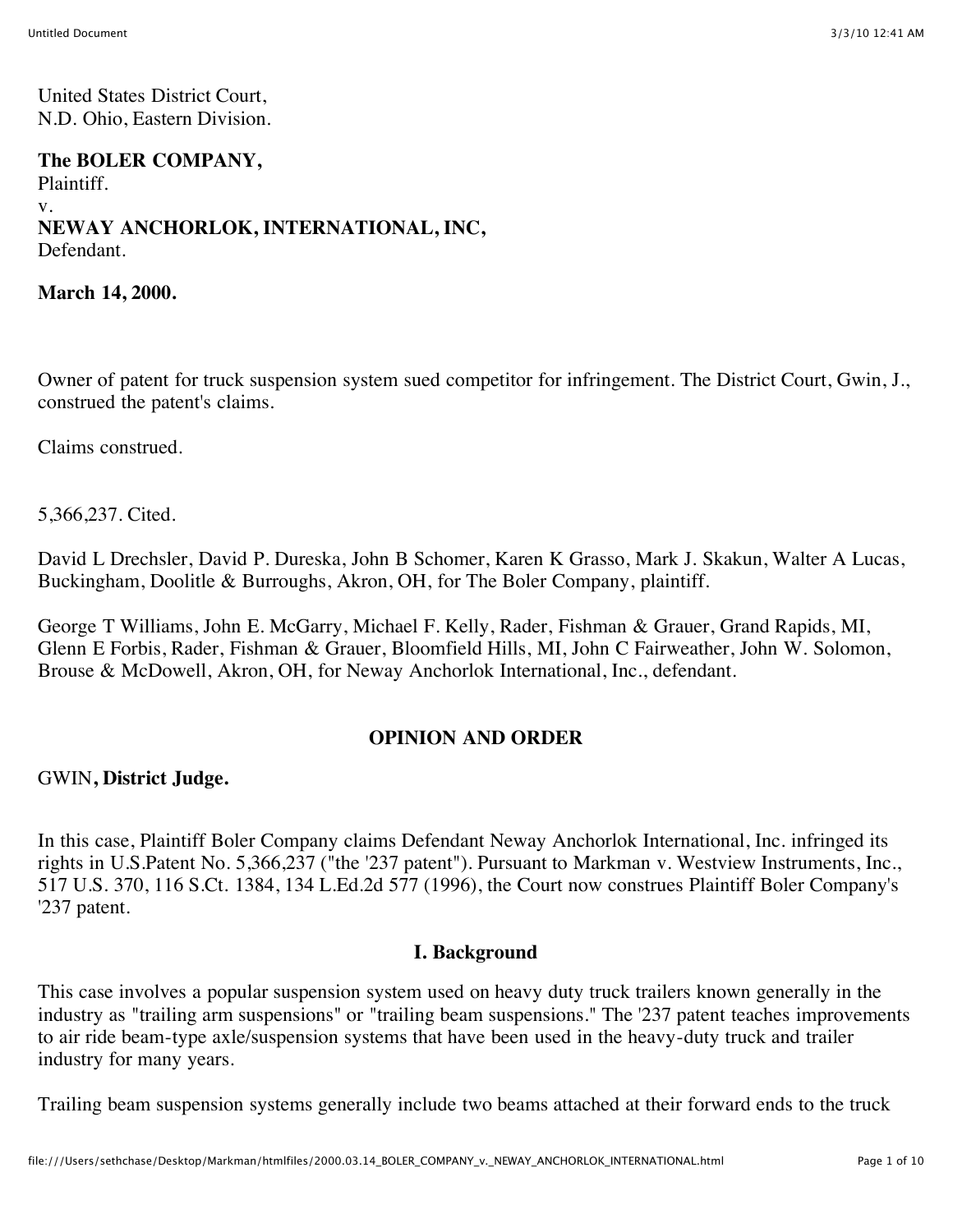trailer frame. At the other end of each beam is a spring between the end of the beam and the trailer frame. Among other options, these springs can be coiled steel springs or air springs. Trailing beam suspension systems also have an axle that traverses the trailer and rests perpendicular to the beams. A wheel is attached to each end of the axle. These suspension systems cushion the trailer.

The '237 patent makes twenty-eight claims. Among these claims, Plaintiff Boler Company says Defendant Neway Anchorlok has infringed claims 16, 17, and 21. Claim 16 is an independent claim. Claims 17 and 21 are dependent claims that include all of the claim limitations of claim 16 plus additional elements. Claim 16 teaches as follows:

In an axle bearing suspension system for a wheeled vehicle wherein external forces imposed on the vehicle to which said suspension system is attached result in torsional forces being imposed on said axle, said suspension system including a brake actuation mechanism comprised of a brake chamber, an S-cam assembly comprising an S-cam bearing, a slack adjuster, an elongated beam, a pneumatic bellows located on said beam, a hanger bracket located at one end of said beam, means for rigidly connecting said axle to said beam, and a pivot connection for resiliently connecting said beam to said hanger bracket, the improvement comprising: means located on said beam for attaching said S-cam bearing directly to said beam, and means for directly attaching said brake chamber to said beam.

Claim 17, a dependent claim, claims the teaching of claim 16 together with a limitation that the axle bearing suspension system have the axle run through an orifice in the beam:

The suspension system of claim 16 wherein said means for rigidly connecting said axle to said beam comprises an orifice in said beam which substantially surrounds said axle and is rigidly attached thereto, thereby to prevent said axle from assuming a cross-sectional shape substantially different from its unstressed shape when said torsional forces are imposed upon it.

Here, the parties dispute the interpretation of plaintiff's '237 patent. Specifically, the parties dispute the construction of:

- 1. "elongated beam";
- 2. "means for rigidly connecting said axle to said beam";
- 3. "means located on said beam for attaching said S-cam bearing directly to said beam"; and
- 4. "means for directly attaching said brake chamber to said beam."

The Court now turns to a discussion of the rules governing the interpretation of the claims of the '237 patent.

### **II. Legal Standard**

A determination of infringement requires a two-step analysis. "First, the claim must be properly construed to determine its scope and meaning. Second, the claim as properly construed must be compared to the accused device or process." Ethicon Endo-Surgery, Inc. v. U.S. Surgical Corp., 149 F.3d 1309, 1315 (Fed.Cir.1998); Bai v. L & L Wings, Inc., 160 F.3d 1350, 1353 (Fed.Cir.1998).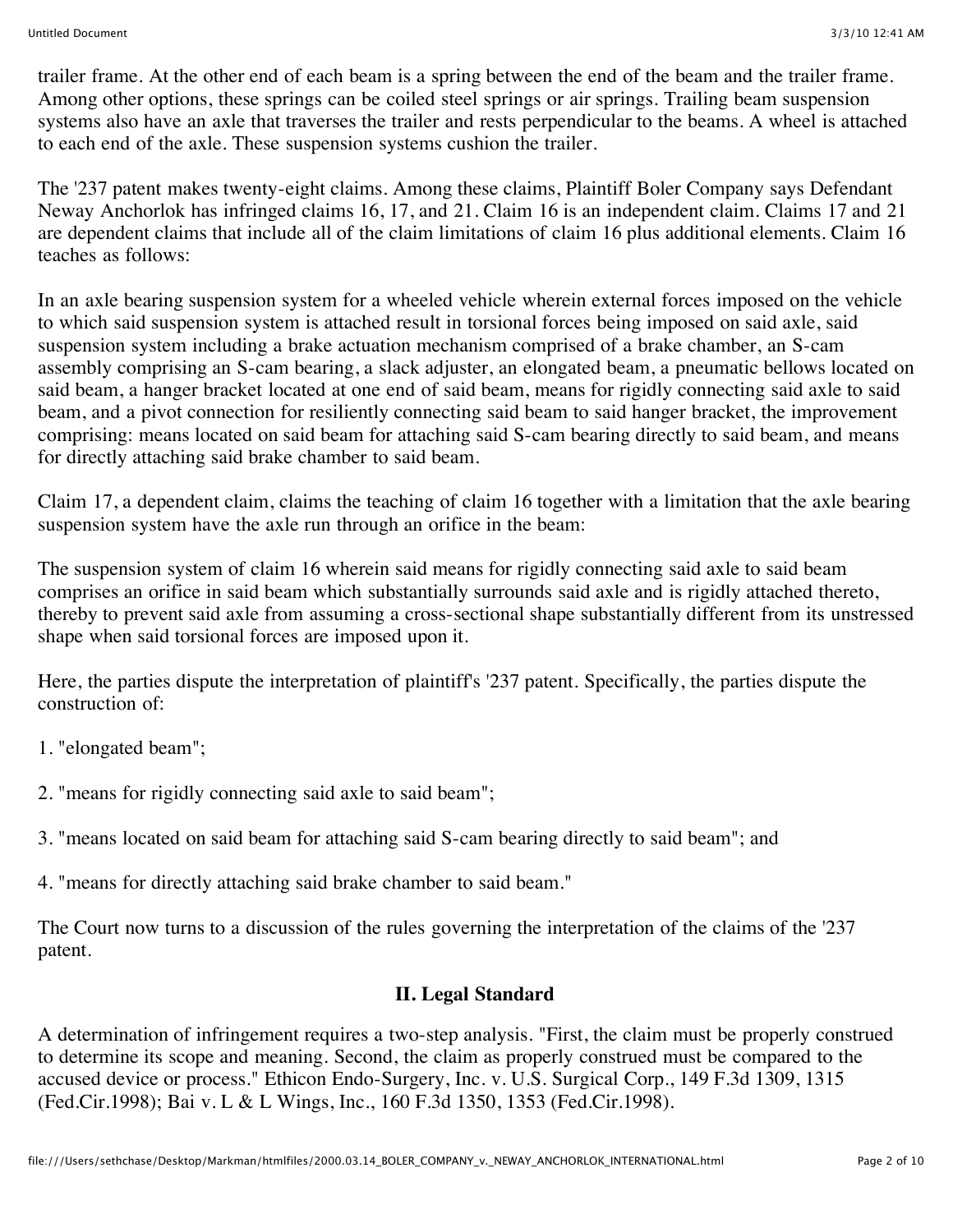[2] In construing a patent claim, the Court looks first to the three sources of intrinsic evidence of record: the patent itself, including the claims, the specification, and, if in evidence, the prosecution history. *See* Genentech, Inc. v. Boehringer Mannheim GmbH, 989 F.Supp. 359 (D.Mass.1997) (citing Vitronics Corp. v. Conceptronic, Inc., 90 F.3d 1576, 1582 (Fed.Cir.1996)).

[3] The claim language defines the scope of the claim. A construing court does not afford the specification, prosecution history, and other relevant evidence the same weight as the claim itself, but consults these sources to give the necessary context to the claim language. *See* Eastman Kodak Co. v. Goodyear Tire & Rubber Co., 114 F.3d 1547, 1552 (Fed.Cir.1997).

[4] In interpreting the claims and specification, the construing court interprets words "as one of skill in the art at the time of the invention would understand them." Eastman Kodak, 114 F.3d at 1555. In addition, "the court should also consider the patent's prosecution history ... in order to ascertain the true meaning of the language used in the patent claim." *Markman,* 52 F.3d at 980; *see also* Standard Oil Co. v. American Cyanamid Co., 774 F.2d 448, 452 (Fed.Cir.1985) ("[T]he prosecution history (or file wrapper) limits the interpretation of claims so as to exclude any interpretation that may have been disclaimed or disavowed during prosecution in order to obtain claim allowance.").

[5] Terms used in the claim are to be given their ordinary and customary meaning "unless another meaning is specified or evident from the patent history." Storer v. Hayes Microcomputer Products, 960 F.Supp. 498, 501 (D.Mass.1997).

[6] [7] Reliance upon extrinsic evidence is improper where the public record-the claims, specifications, and file history-unambiguously defines the scope of the claims. *See* Vitronics Corp. v. Conceptronic, Inc., 90 F.3d 1576, 1583 (Fed.Cir.1996). Thus, the Court looks to extrinsic evidence to assist in construing a patent claim only if the intrinsic evidence is ambiguous. FN1

FN1. *See* Vitronics, 90 F.3d at 1583-85; *Markman,* 52 F.3d at 980-81. Thus, "[i]f a court is able to discern the meaning of a patent's claims after considering these three sources of intrinsic evidence [i.e. the patent claims, specification and prosecution history], it should not look further to expert testimony or other evidence not part of the public record." Revlon Consumer Prod. Corp. v. L'Oreal, 170 F.R.D. 391, 393 (D.Del.1997). Opinion evidence on claim construction "is no better than opinion testimony on the meaning of statutory terms." Vitronics, 90 F.3d at 1585.

[8] Claim 16 of the '237 patent is expressed in means-plus-function format. Where a patent applicant chooses to use "means plus function" expressions, federal patent law says:

An element in a claim for a combination may be expressed as a means or step for performing a specified function without the recital of structure, material, or acts in support thereof, and *such claim shall be construed to cover the corresponding structure, material, or acts described in the specification and equivalents thereof.*

35 U.S.C. s. 112, para. 6 (emphasis added).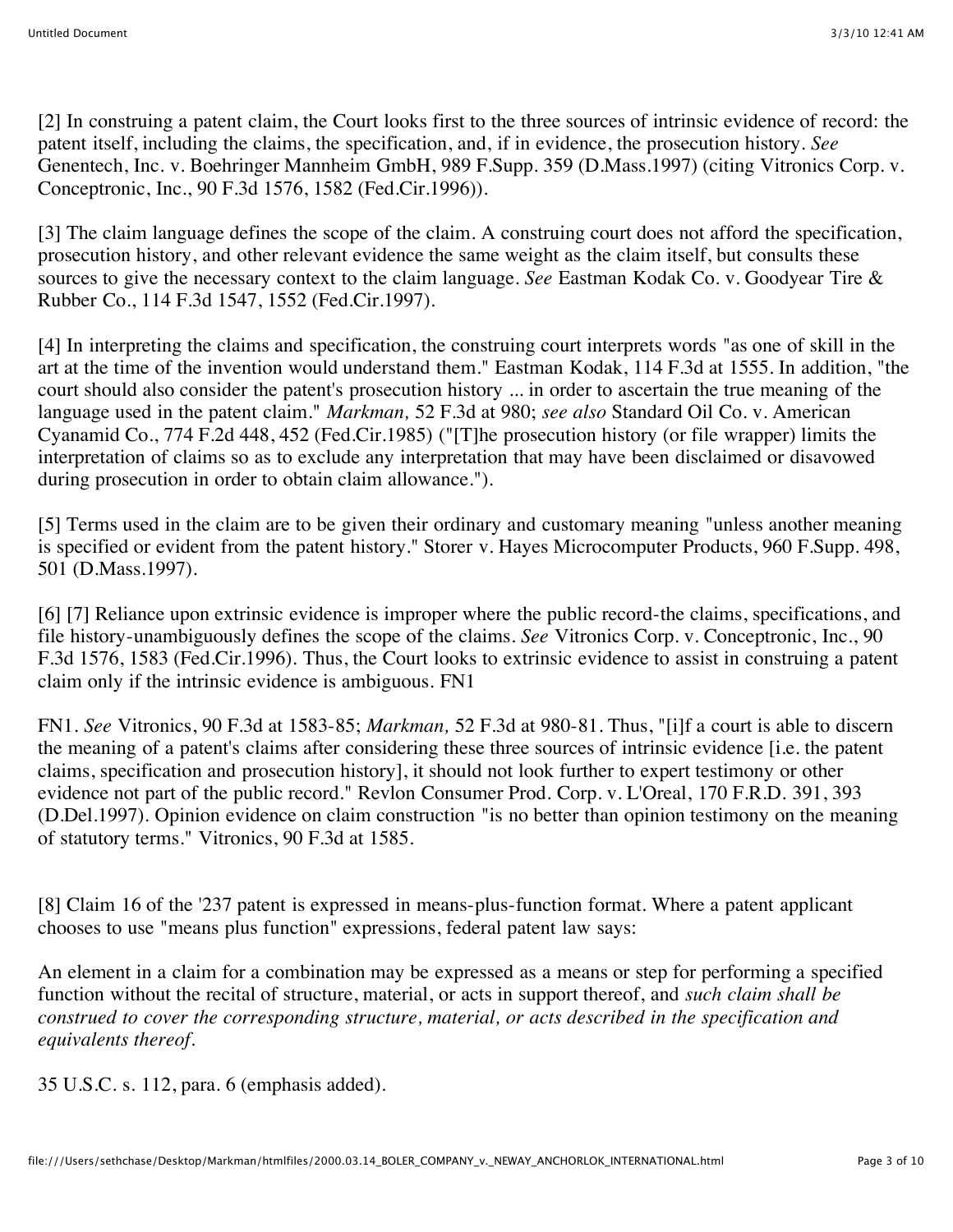Under this statute, a functional claim element's "broad literal language ... must be limited to only those means that are 'equivalent' to the actual means shown in the patent specification." Warner-Jenkinson Co., Inc. v. Hilton Davis Chemical Co., 520 U.S. 17, 18, 117 S.Ct. 1040, 137 L.Ed.2d 146 (1997). The statute restricts the scope of a functional claim limitation as part of a literal infringement analysis. *See* Pennwalt Corp. v. Durand-Wayland, Inc., 833 F.2d 931, 934 (Fed.Cir.1987).

[9] [10] The use of the word "means" creates a presumption that 35 U.S.C. s. 112, para. 6 applies. *See* York Prods., Inc. v. Central Tractor, 99 F.3d 1568, 1574 (Fed.Cir.1996) ("In determining whether to apply the statutory procedures of [s. 112, para. 6], the use of the word 'means' triggers a presumption that the inventor used this term advisedly to invoke the statutory mandates for means-plus-function clauses."). Failure to use the word "means" creates a presumption that s. 112, para. 6 does not apply. *See* Mas-Hamilton Group v. LaGard, Inc., 156 F.3d 1206, 1213 (Fed.Cir.1998).

The parties agree that the '237 patent is stated in means-plus-function format. FN2 As such, the Court interprets its claims under 35 U.S.C. 112, para. 6.

FN2. In its *Markman* brief, Plaintiff Boler Company acknowledges that "when drafting the clauses at issue, Plaintiff specifically used means-plus-function language to define the invention as set forth in Claim 16." Doc. 36 at 9.

The Court now construes the patents at issue in this litigation.

## **III. Construing the '977 Patent**

## **A. Construing "elongated beam"**

[11] Defendant Neway Anchorlok argues that "beam," as claimed by claim 16 of the '237 patent, should be construed to mean an integral elongated structural member in a suspension system that is similar to Figures 9-12 of the '237 patent. Referring to those figures, Plaintiff Neway Anchorlok argues that the beam must connect the beam to the axle without additional parts, including U-bolts, brackets, sleeves, or welds. As Neway Anchorlok interprets "beam," the axle must insert through some opening or orifice in the beam. Otherwise it would not rigidly connect the axle to the beam. FN3

FN3. Defendant Neway Anchorlok says that claim 16 cannot include elements extrinsic to the beam to affix the axle. If Neway Anchorlok's interpretation controlled, the only apparent method of rigidly affixing the beam to the axle would be through some opening similar to an orifice. See Process Control Corp. v. HydReclaim Corp., 190 F.3d 1350, 1358 (Fed.Cir.1999) ("35 U.S.C. s. 101 mandates that any patentable invention be useful and, accordingly, the subject matter of the claim must be operable.")

In suggesting that "beam" be interpreted to require a member similar to Figures 9-12, Defendant Neway Anchorlok runs afoul of the doctrine of claim differentiation.

[12] The doctrine of claim differentiation is ultimately based on the common sense notion that different words or phrases used in separate claims are presumed to indicate that the claims have different meanings and scope. *See* Karlin Technology, Inc. v. Surgical Dynamics, Inc. 177 F.3d 968, 971 (Fed.Cir.1999) (citing Comark Communications Inc. v. Harris Corp., 156 F.3d 1182, 1187 (Fed.Cir.1998)). Thus, limitations stated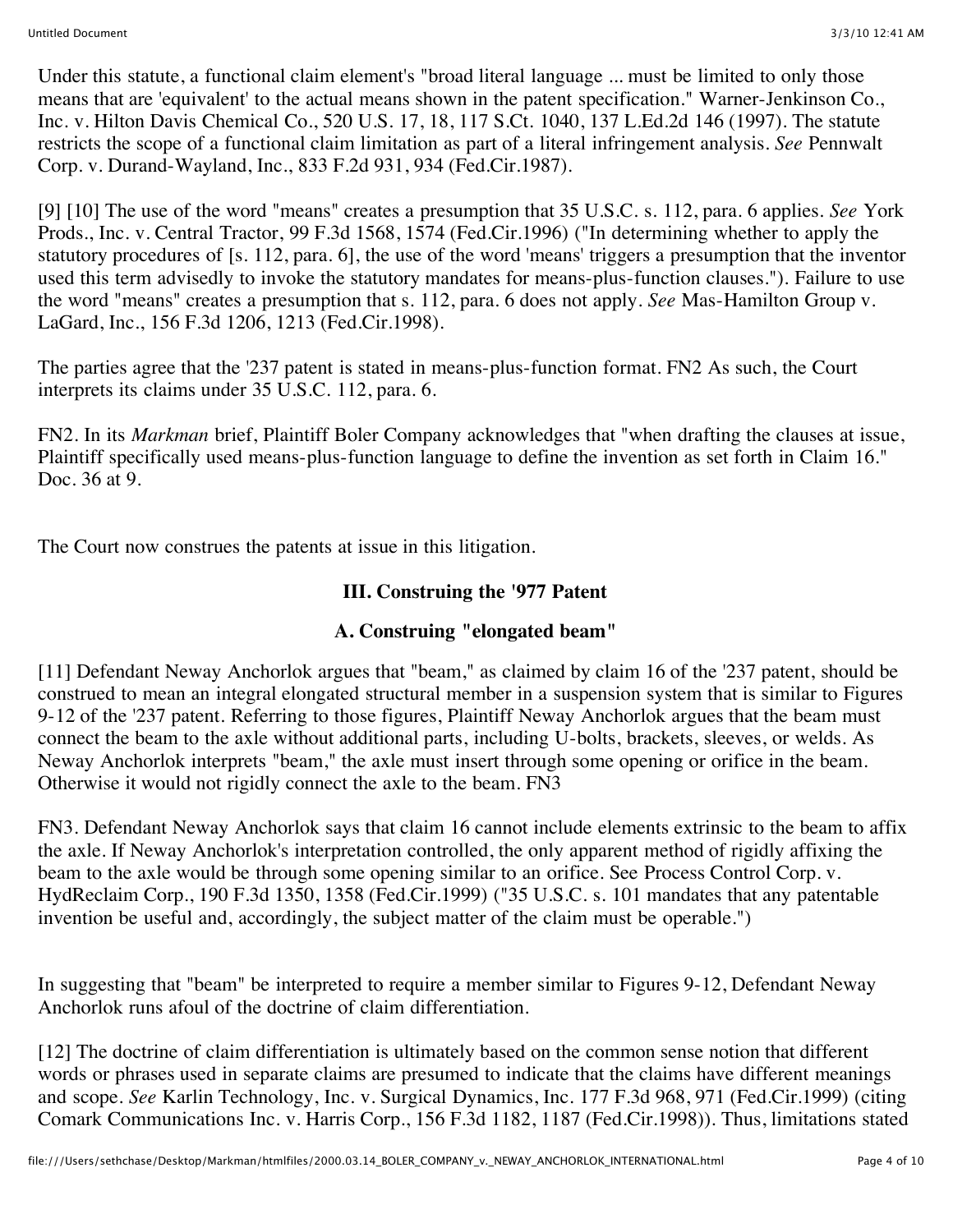in dependent claims are not normally read into the independent claim from which they depend. *See id.* (citing Transmatic, Inc. v. Gulton Indus., Inc., 53 F.3d 1270, 1277 (Fed.Cir.1995)); *see also* Comark, 156 F.3d at 1187 (" 'There is presumed to be a difference in meaning and scope when different words or phrases are used in separate claims. To the extent that the absence of such difference in meaning and scope would make a claim superfluous, the doctrine of claim differentiation states the presumption that the difference between claims is significant.' ") (citing Tandon Corp. v. United States Int'l Trade Comm'n, 831 F.2d 1017, 1023 (Fed.Cir.1987)). As described above, dependent claim 17 explicitly teaches:

The suspension system of claim 16 wherein said *means for rigidly connecting said axle to said beam comprises an orifice* in said beam which substantially surrounds said axle and is rigidly attached thereto, thereby to prevent said axle from assuming a cross-sectional shape substantially different from its unstressed shape when said torsional forces are imposed upon it. (Emphasis added.)

Dependent claim 17 thus differentiates itself from claim 16 by saying the axle is attached through an orifice.

Here, dependent claim 17 teaches the same structure that Defendant Neway Anchorlok says should be required of claim 16. If Neway Anchorlok's construction of claim 16 was accepted, the Court would be reading limitations stated in dependent claim 17 into independent claim 16, the claim upon which claim 17 depends.

Defendant Neway Anchorlok argues that the '237 patent specifications, including the figures accompanying the patent, limit claim 16 to the structure taught in figures 9-12. But the 35 U.S.C. 112, para. 6 specifications may embrace more than the preferred embodiment. A means-plus-function claim encompasses all structure in the specification corresponding to that element and equivalent structures. *See* 35 U.S.C. 112, para. 6; Micro Chemical, Inc. v. Great Plains Chemical Co., Inc., 194 F.3d 1250, 1258 (Fed.Cir.1999). Patentees are not necessarily limited to their preferred embodiment. *See* Signtech USA, Ltd. v. Vutek, Inc., 174 F.3d 1352, 1356 (Fed.Cir.1999); Serrano v. Telular Corp., 111 F.3d 1578, 1583 (Fed.Cir.1997).

Here, the specifications teach several versions of the invention. The '237 patent teaches generally:

In another form of the invention there is provided in an axle suspension system wherein external forces imposed on the vehicle to which the suspension system is attached result in a torsional force being imposed on the axle, the suspension system including a brake actuation mechanism comprised of a brake chamber, and S-cam bearing, slack adjuster, and elongated beam, a pneumatic bellows located on the beam, a hanger bracket located at one end of the beam, means for rigidly connecting the axle to the beam, and a pivot connection for resiliently connecting the beam to the hanger bracket, the improvement comprising means located on the beam for attaching said S-cam bearing directly to the beam, and means for directly attaching the brake chamber to the beam.

'237 patent, col. 5, ll. 58-col. 6, ll. 1-5.

The '237 patent then teaches that the preferred embodiment involves attaching the axle to the beam through an orifice:

In a particularly preferred embodiment of the present invention, there is provided in a beam type axle suspension system ... means for rigidly connecting the axle to the beam, comprising an orifice in the beam of a larger size but substantially the same shape as the axle and through which the axle, with a sleeve rigidly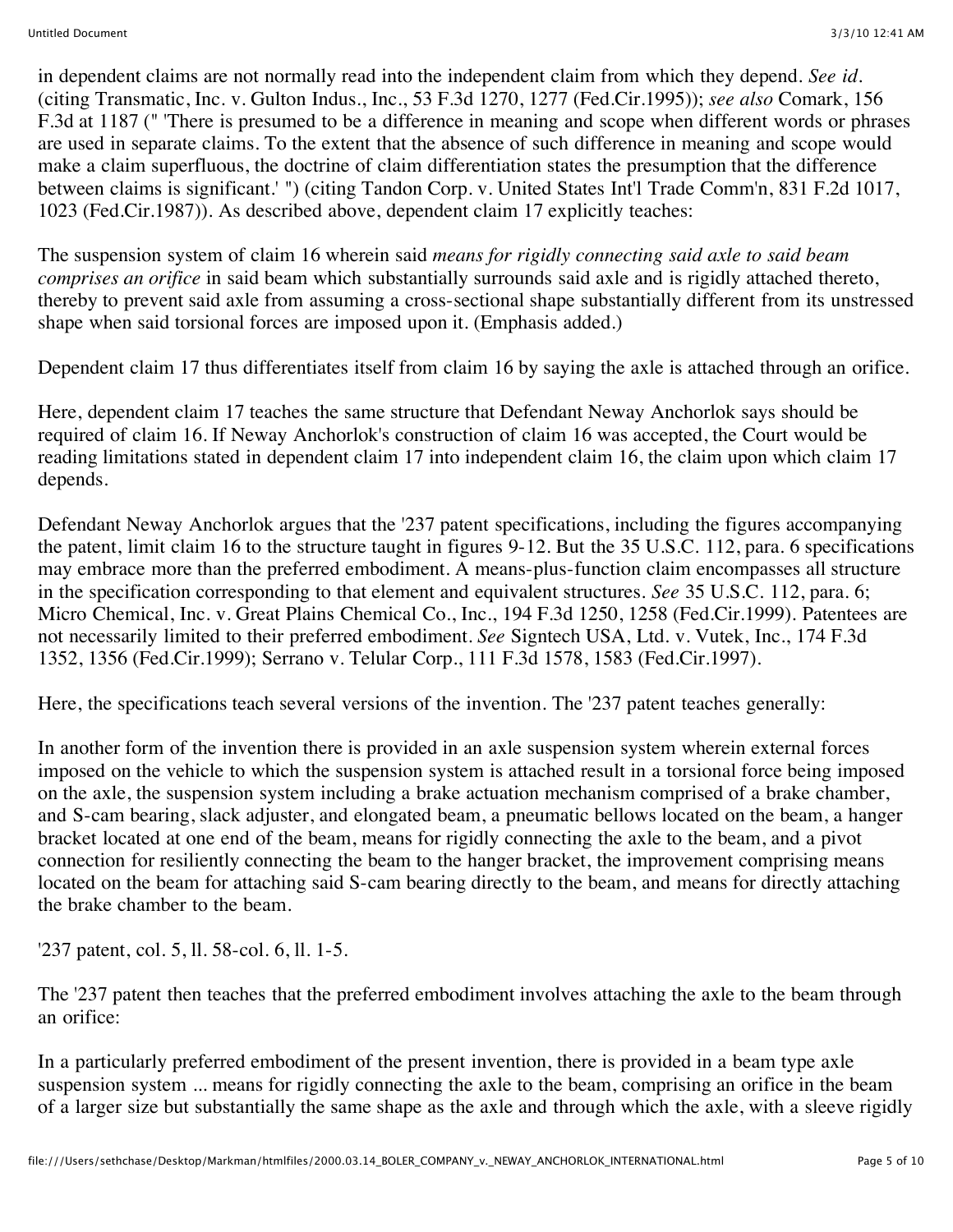attached thereto, is slid or pressed.

'237 patent, col. 6, ll. 5-13.

The '237 patent specifications uses the term "beam" even though the "beam" does not have an inherent method of attaching to the axle:

"A typical trailing arm suspension 17 is shown in Figs. 5, 6 & 8 in this respect.... Beam 42 has a means of a rigid attachment 44 to axle 7."

'237 patent, col. 3, ll. 50-55. Before the '237 patent issued, the prior art understood the phrase "beam" to include beams that were secured to an axle by means of U-bolts.

The '237 patent specifications thus suggest more than one embodiment of the invention. Only in the preferred embodiment does the '237 patent teach that the axle is attached by sliding or pressing the axle through an orifice. In other embodiments, the '237 patent teaches a rigid connection between the beam and axle. It does not require the connection be made through the orifice described in the preferred embodiment.

Also, the '237 patent history suggests that the focus of its claim prosecution had been on its movement of the brake actuation mechanism from the axle to the beam. After the initial application was made, the Patent and Trademark Office denied the patent application on the ground that it had been anticipated by the Raidel patent, FN4 among others. The claim was later allowed after the inventor argued that the Raidel patent did not suggest placement of the brake actuation mechanism on the beam and that the Raidel patent was a different kind of suspension. Importantly, none of the '237 patent history suggests that the axle's placement through an orifice in the beam was ever an important issue during the claim prosecution.

FN4. U.S.Patent No. 4,132,432.

To summarize, claim 16 of '237 patent uses a means-plus-function format to teach a trailing arm suspension that moved the brake actuation mechanism from the axle to an elongated beam. While claim 16 describes only "an elongated beam," claim 17 of the '237 patent differentiates by teaching a "beam comprises an orifice in said beam which substantially surrounds said axle and is rigidly attached thereto."

In similar fashion, the '237 patent specifications teach several versions of the invention. Certain specifications teach a more general description of the beam. Other specifications teach a preferred embodiment that includes beams with orifices for the receipt of the axle.

In Micro Chemical, Inc. v. Great Plains Chemical Co., Inc., 194 F.3d 1250, 1257-58 (Fed.Cir.1999), the Federal Circuit recognized that in a means-plus-function format patent, the patent should be construed through the identification of the structure in the specification which performs the recited function. The Court held that a means-plus-function claim should not be limited to a "structure from the written description beyond that necessary to perform the claimed function." *Id.; see also* Rodime PLC v. Seagate Tech., Inc., 174 F.3d 1294, 1302 (Fed.Cir.1999).

In this means-plus-function claim, the Court looks to the structure in the written description necessary to perform the claimed functions. While the preferred embodiment of the '237 patent includes a beam with an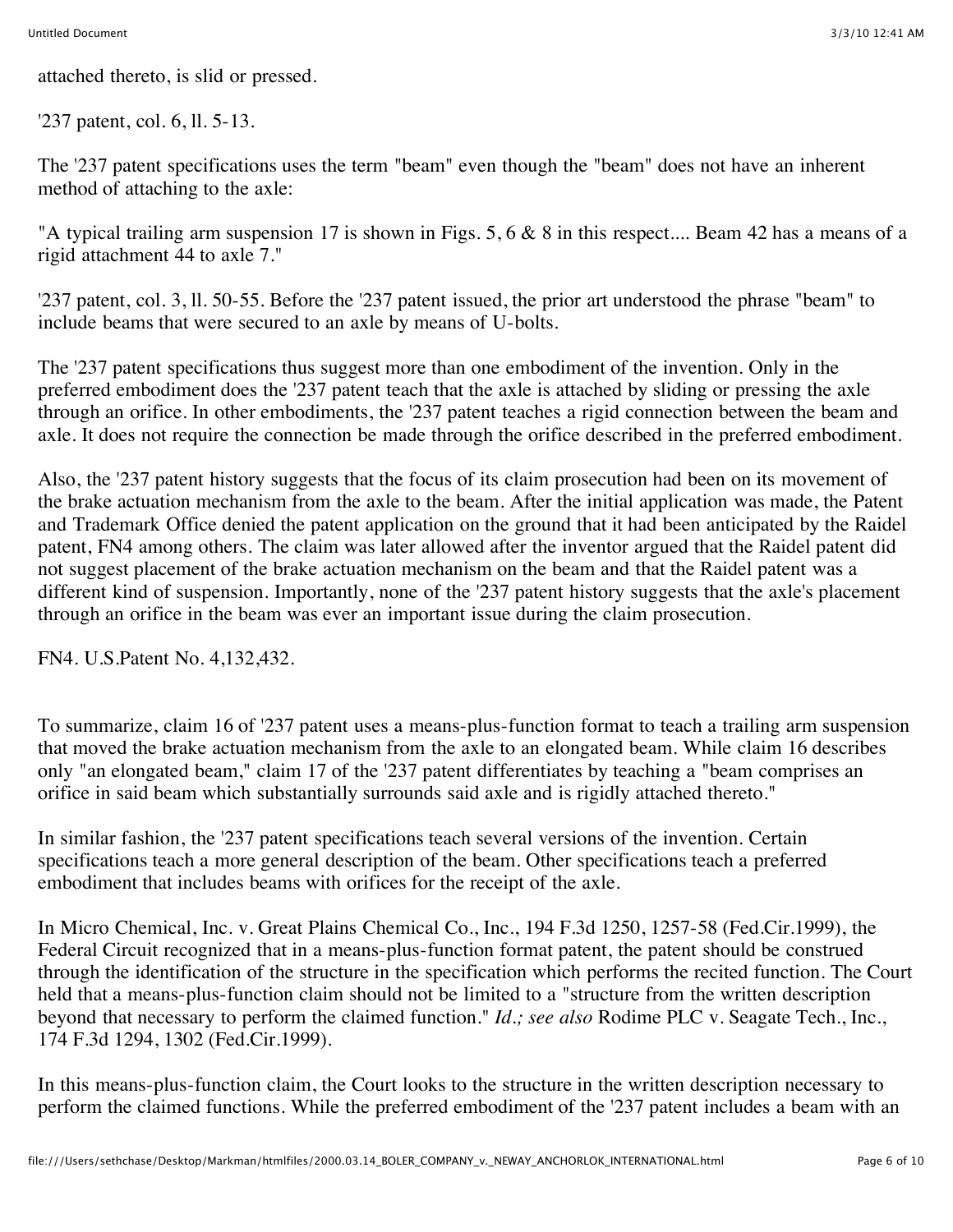orifice to connect the axle to the beam, these elements are not necessary to perform the claimed function. The doctrine of claim differentiation argues against this construction. If claim 16 of the '237 patent required the elongated beam to have an orifice in said beam which substantially surrounds said axle and is rigidly attached thereto, there was no reason for claim 17 of the '237 patent.

In claim 16 of the '237 patent, the Court construes "beam" to a mean an integral elongated structural member in a suspension system and attached at the other end by a rigid connection to an axle and equivalents thereto.

In claim 17 of the '237 patent, the Court construes "beam" to a mean an integral elongated structural member in a suspension system without any distinct means, structure, or component to attach the suspension system's axle to the beam, such as U-bolts, brackets, sleeves or welds and equivalents thereto.

## **B. Construing "means for rigidly connecting said axle to said beam"**

[13] Claim 16 of the '237 patent discloses a "means for rigidly connecting said axle to said beam." Claim 17, a dependent claim, claims the teaching of claim 16 together with a limitation that the "means for rigidly connecting said axle to said beam comprises an orifice in said beam which substantially surrounds said axle and is rigidly attached thereto."

These claims are stated in means-plus-function format. The use of the means-plus-function format requires both identification of the claimed function and identification of the structure in the written description necessary to perform that function. *See* Micro Chemical, Inc. v. Great Plains Chemical Co., Inc., 194 F.3d 1250, 1257 (Fed.Cir.1999). To interpret and construe the claims of the '237 patent, the Court primarily reviews the claim language chosen, and not chosen, together with the patent's specifications. *See* Vitronics, 90 F.3d at 1582 ("[T]he specification is always highly relevant to the claim construction analysis. Usually, it is dispositive; it is the single best guide to the meaning of a disputed term.").

The '237 patent claims 16 and 17 are somewhat different. Claim 16 of the '237 patent discloses a "means for rigidly connecting said axle to said beam." Claim 17, a dependent claim, claims the teaching of claim 16 together with a limitation that "the means for rigidly connecting said axle to said beam comprises an orifice in said beam which substantially surrounds said axle and is rigidly attached thereto."

As described above, the doctrine of claim differentiation suggests that claim 16 and claim 17 disclose a different invention. The Federal Circuit Court of Appeals described that the "doctrine of claim differentiation ... normally means that limitations stated in dependent claims are not to be read into the independent claim from which they depend." Karlin, 177 F.3d at 971-72 (citing Transmatic, Inc. v. Gulton Indus., Inc., 53 F.3d 1270, 1277 (Fed.Cir.1995)).

The '237 patent specifications support this differentiation:

"In *one form of the invention,* then, there is provided and axle suspension system for a wheeled vehicle ... the suspension system including an elongated beam, ... [and] means for rigidly connecting the axle to the beam, ... The means for rigidly connecting the axle to the beam comprising an orifice in the beam which substantially surrounds the axle and is rigidly attached thereto...."

'237 patent, col. 5, ll. 40-53 (emphasis added).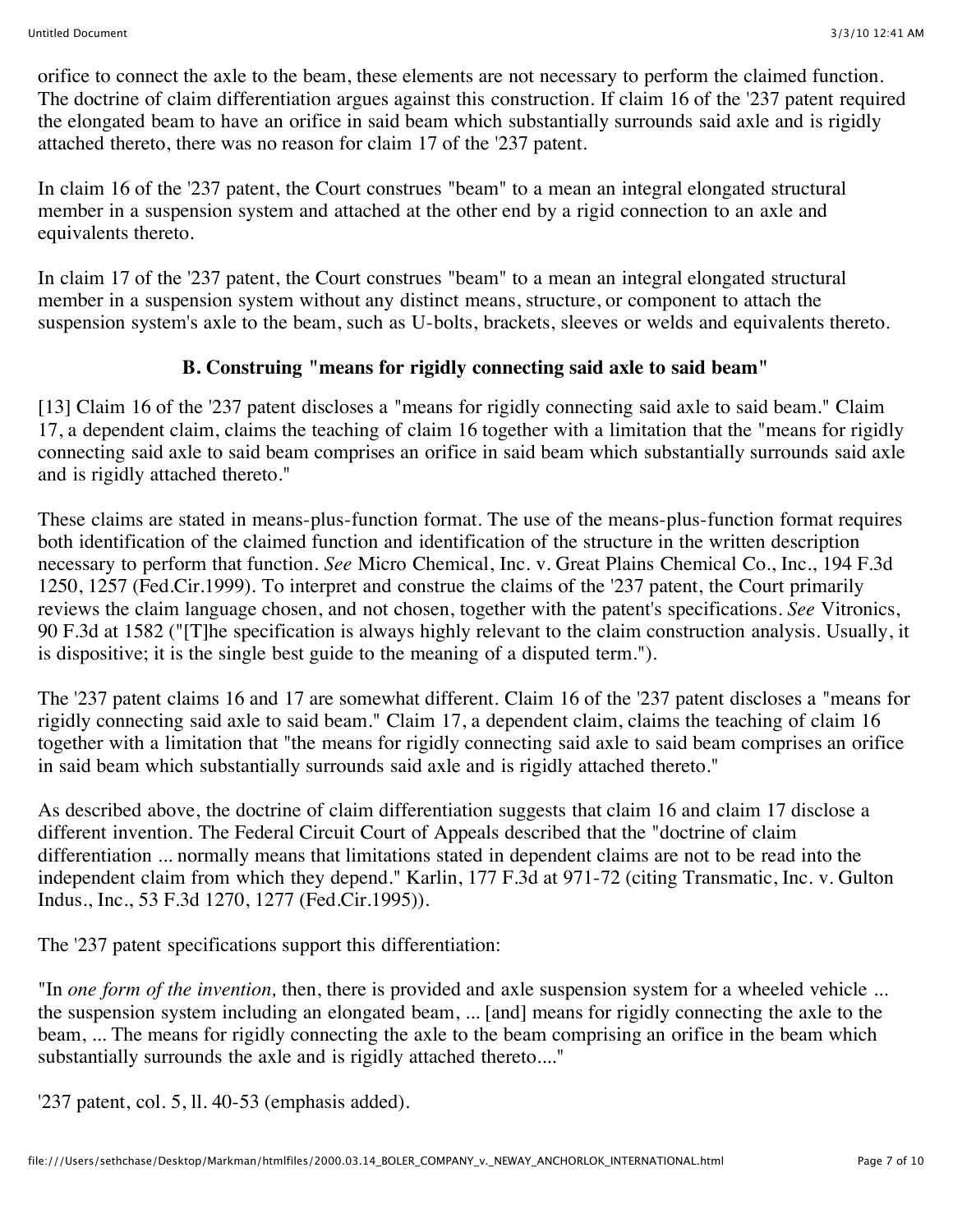In contrast, the specifications describe another form of the invention without requiring that the connection be made through an orifice:

" *In another form of the invention* there is provided in an axle suspension system ... the suspension system a ... means for rigidly connecting the axle to the beam ..."

'237 patent, col. 5, ll. 58-62.

As proposed by Defendant Neway Anchorlok, claim 16 and claim 17 of the '237 patent identify an identical disclosure. As proposed by Neway, the construction shown by dependent claim 17 is superfluous to the construction shown by independent claim 16 of the '237 patent.

More reasonably, the Court finds that claims 16 and 17 disclose somewhat different inventions. The Court finds that claim 17 of the '237 patent should be construed to be "a rigid connection by welding, brazing, soldering or adhesively bonding of the axle and the beam through an orifice located in the orifice."

Because the Court finds that independent claim 16 of the '237 patent does not disclose the same structure as dependent claim 17, the Court rules that claim 16 discloses a function of rigidly connecting an axle to the beam. In describing attaching the brake actuation means to the beam rather than the axle, the '237 patent suggests that the beam-axle connection includes structures other than the welded connection at orifice 67. Describing the brake actuation placement, the '237 patent says:

FIGS. 9, 10 and 13 illustrate yet another unique feature of the instant invention, i.e. the ability to attach the brake actuation mechanism to the beam and thereby avoid entirely any welding or other type of attachment to axle 7 ... The axle-to-beam connection, as described above, is rigid. This is important. To be safe, brake chambers and S-cam assemblies must remain in the same position relative to the axle, or the brakes may not operate properly. Through the use of the unique resilient bushing arrangement of U.S.Pat. No. 4,166,640, which allows a rigid axle-to-beam construction (as well as a rigid beam), the beam now becomes a better location for attaching the brake chamber and S-cam assembly as the axle was in the prior art,....

'237 patent, col. 8, ll. 5-21.

U.S.Pat. No. 4,166,640 describes a rigid axle-beam connection through the use of U-bolts. *See* U.S.Pat. No. 4,166,640, col. 3, ll. 20-27. The '237 patent describes the use of U-bolts as taught in U.S.Pat. No. 4,166,640, as one means of creating a rigid axle-beam connection. Given this reference to another means for creating the axle-beam connection, the Court finds that independent claim 16 teaches a structure broader than the axle-beam orifice structure taught by claim 17 of the '237 patent.

Guided by the doctrine of claim differentiation, the Court construes claim 16 of the '237 patent to be any structure whereby the axle and beam are connected, and at the point of connection, there is no significant movement of the beam and axle relative to each other, and its equivalent thereto.

Interpreting dependent claim 17 of the '237 patent, the Court finds that claim 17 discloses a function of rigidly connecting an axle to the beam. Guided by the common sense notion that different words or phrases used in separate claims have different meanings and scope, the Court construes claim 17 of the '237 patent to be a structure that rigidly adheres the axle to the beam comprising an orifice in the beam which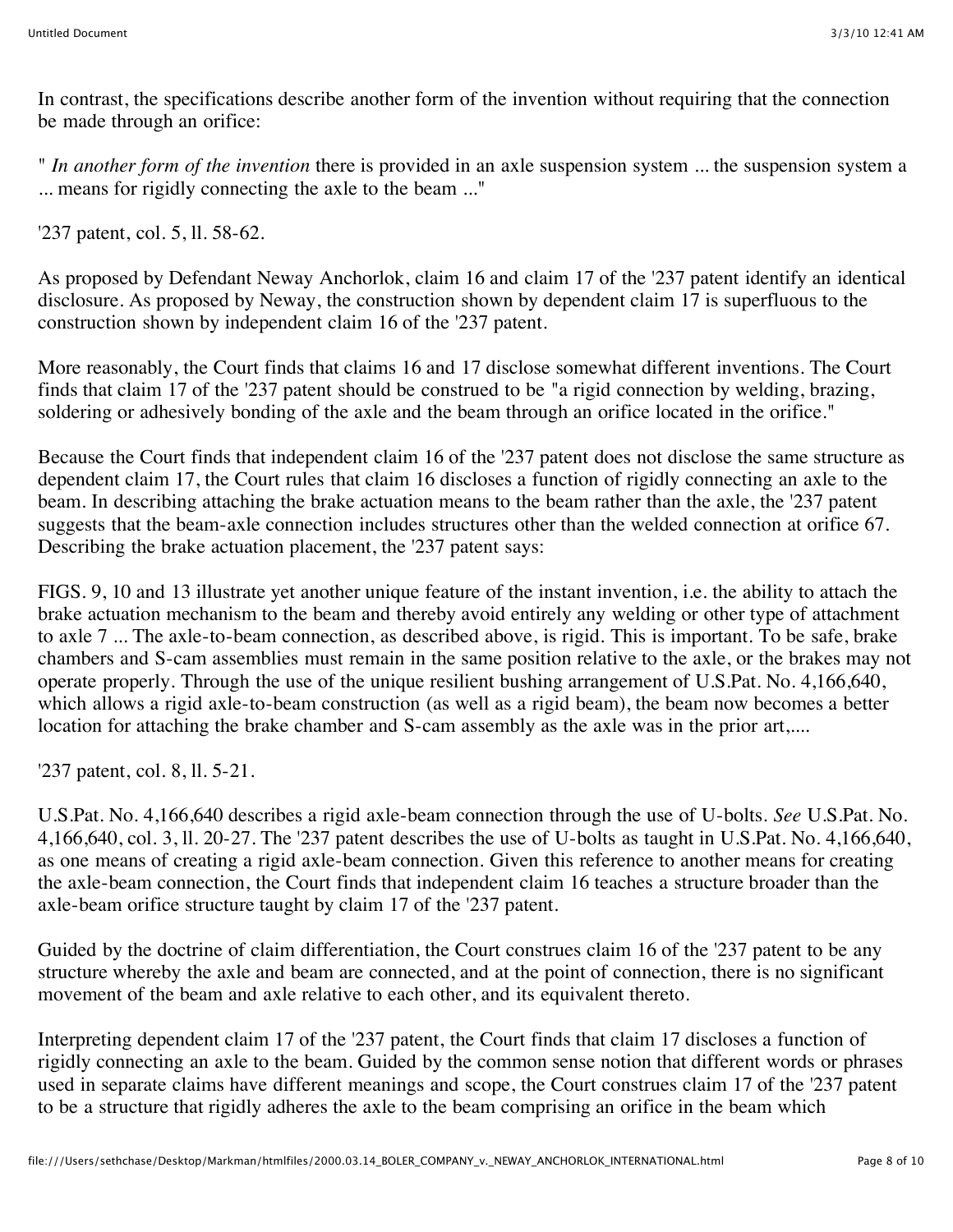substantially surrounds the axle and is rigidly attached thereto through a continuous  $360 \sim$ weld, brazing, soldering, or adhesive bonding around the orifice/axle interface.

### **C. Interpreting "means located on said beam for attaching said S-cam bearing directly to said beam" and "means for directly attaching said brake chamber to said beam."**

[14] As earlier described, claim 16 of the '237 patent, provides, in part:

In an axle bearing suspension system ... an S-cam assembly comprising an S-cam bearing, ... the improvement comprising: means located on said beam for attaching said S-cam bearing directly to said beam, and means for directly attaching said brake chamber to said beam.

Claim 17 of the '237 patent describes the same means for attaching the S-cam bearing and the brake chamber as claim 16 of the '237 patent. The specifications of the '237 patent do not suggest any different structure for Claim 17 from that suggested for Claim 16.

Regarding construction of "means for directly attaching said brake chamber to said beam," Defendant Neway Anchorlok says this Court must construe this phrase as requiring "nuts and bolts that cause the brake components to abut the beam without any intervening parts."

After reviewing the intrinsic evidence of the '237 patent, the Court finds that "means for directly attaching" should be construed to require a direct attachment of the brake components to the beam (element 59 of the '237 patent) and not to the axle. In claim 16 of the '237 patent, its inventor says that attachment of the brake components on the beam distinguished the invention from the prior art which had attached the brake chamber and S-cam bearing to the axle. Accordingly, the "means for directly attaching" the brake components to the beam does not allow attachment to the axle.

Interpreting "directly attaching," the Court finds this term should be given its regular meaning. Giving such an interpretation, the Court finds "directly" requires that the brake chamber and the S-cam bearing be attached "without any intervening space." Webster's Third New International Dictionary, at 641. The Court finds that "attaching" requires the brake actuating mechanism to "fasten firmly," "to make fast or join" to the beam. *See* id. at 140.

The Court therefore construes "means located on said beam for attaching said S-cam bearing directly to said beam," and "means for directly attaching said brake chamber to said beam" discloses a function of fastening firmly without any intervening space the air brake chamber and S-cam bearing to the beam. The Court finds that the structure used to accomplish this is an S-cam bearing and brake chamber brackets or appendage to the beam to which the S-cam bearing and brake chamber are attached through a combination of nuts and bolts, or its equivalent thereto.

# **IV. CONCLUSION**

The Court has construed the claims presented by the parties. The disputed terms and phrases shall, at all times relevant, be construed in the manner and fashion proscribed herein. The jury shall be so instructed at trial.

IT IS SO ORDERED.